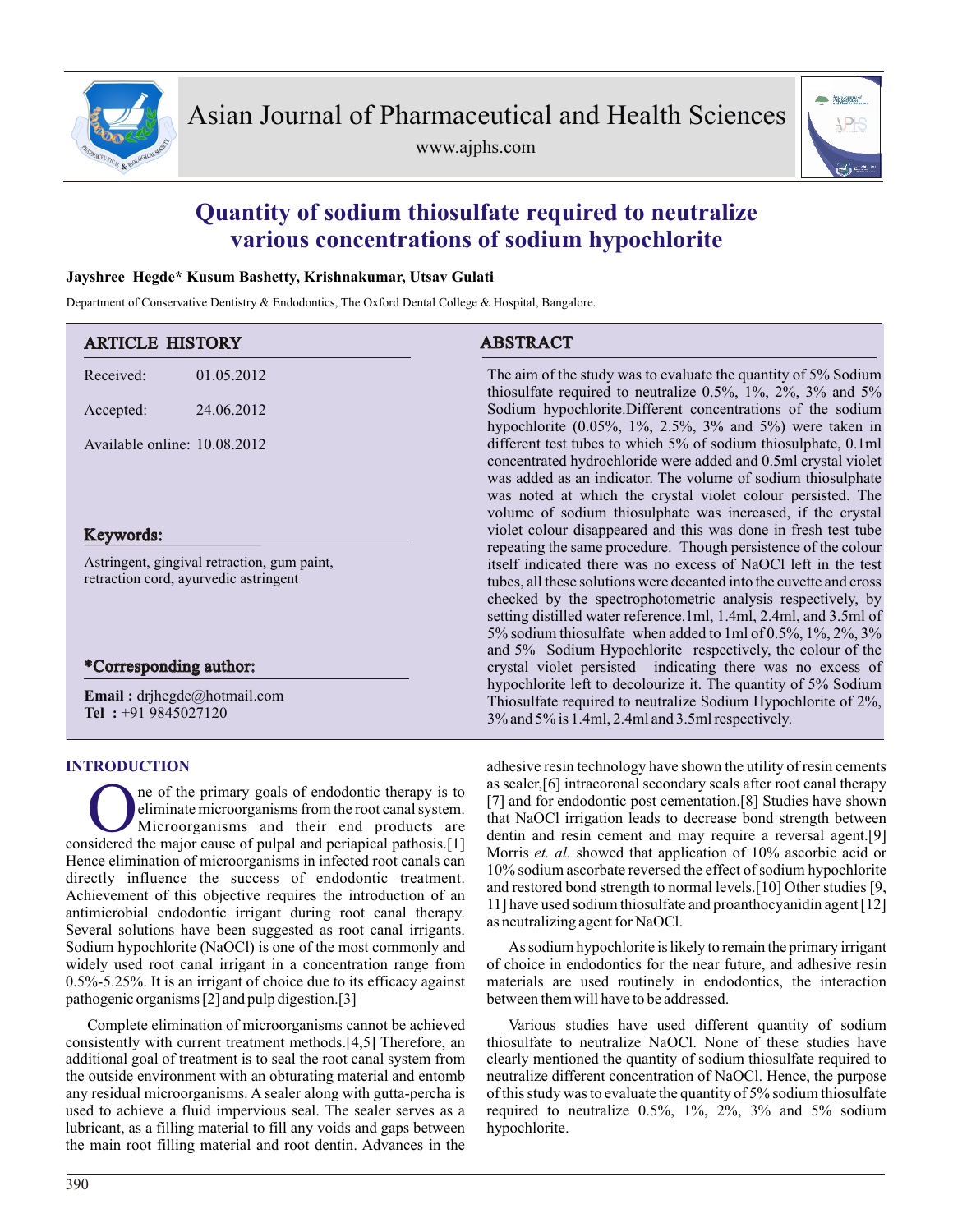#### *Asian J. Pharm. Hea. Sci. | Jul-Sep 2012 | Vol-2 | Issue-3*

### **MATERIALS AND METHOD**

#### **Reagents and Solutions**

All reagents used were of analytical reagent grade and distilled water was used throughout the study. Sodium thiosulfate crystals, hydrochloric acid (2M) and crystal violet (CV) (0.05% v/v) were also used.

#### **METHODOLOGY**

Aliquots of sample solution containing different concentration (0.5%. 1%, 2%, 3%, 5% v/v) of sodium hypochlorite were transferred into a series of test tubes. 1ml of 5% (w/v) sodium thiosulphate, 0.1ml of concentrated hydrochloric acid and 0.5ml (2% v/v) of crystal violet were added to it. The mixture was gently shaken and observed for the persistence and disappearance of the crystal violet color. Persistence of color indicated no excess of NaOCl left in the test tube and disappearance of color indicated excess of NaOCl left in the test tube which is not neutralized.

The sample test tube in which the color of CV disappeared, were tested again with the increased volume of sodium thiosulfate and the value was reported at which the crystal violet color persisted. Though persistence of the color itself indicated there was no excess of NaOCl left in the test tubes, all these solutions were subjected to spectrophotometeric analysis. All solutions were decanted into the cuvette and cross checked by the spectrophotometric analysis (Systronic Spectrophotometer-106, Ahmadabad, India), by setting distilled water as reference.

#### **RESULTS**

In test tubes with  $0.5\%$  and  $1\%$  (v/v) of 1 ml NaOCl, color of the crystal violet persisted indicating complete neutralization of NaOCl, whereas, in test tubes with  $2\%$ ,  $3\%$  and  $5\%$  (v/v) of 1 ml NaOCl, color of the crystal violet disappeared, indicating insufficient neutralization of NaOCl. The test was repeated with the increased volume of sodium thiosulfate. At 1.4ml, 2.4 ml and 3.5ml of sodium thiosulfate, the color of crystal violet persisted for  $2\%$ ,  $3\%$  and  $5\%$  (v/v) NaOCl respectively. In addition it was observed that some amount of yellow precipitate was formed in all the samples. The formation of precipitate was directly proportional to the concentration of NaOCl.

Table 1 shows the sphectrophotometric readings recorded in % Transmittance *and amount of sodium thiosulfate required to neutralize NaOCl.* The % transmittance of the resulting solution was measured at 590 nm against distilled water. As the sodium hypochlorite concentration increased the % transmittance decreased *because of the presence of precipitates.*

## **DISCUSSION**

It is well established that chemomechanical preparation using files and antibacterial irrigants reduces the bacterial load.[13,14] Irrigants can augment mechanical debridement by flushing out debris, dissolving tissue and disinfecting the root canal system. Sodium hypochlorite solution has been used as an endodontic irrigant for well over 4 decades. It is a potent irrigant with broadspectrum antimicrobial activity and has potential to dissolve the necrotic pulp tissue and organic debris. It causes alteration in cellular metabolism of microorganisms and causes destruction of phospholipids, degradation of lipids and fatty acids. Its oxidative actions cause deactivation of bacterial enzymes.[15] It is an ideal endodontic irrigant in many ways, but causes problem when used with adhesive resins. Recent studies have shown that residual NaOCl may interfere with polymerization of bonding resin due to oxygen generation. Oxygen is one of the many substances that inhibit the polymerization of resins.[16] Moreover, NaOCl is an efficient organic solvent that causes dentine degeneration because of the dissolution of dentinal collagen by the breakdown of bonds between carbon atoms and disorganization of the proteic primary structure.[17] The reduction in bond strength seen between adhesive systems and dentin walls may be because of the removal of collagen fibrils from the dentin surface, impeding the formation of a consistent hybrid layer.[18]

One possible solution to this problem is the application of a reducing agent to dentin after sodium hypochlorite irrigation. Reducing agents such as ascorbic acid or sodium ascorbate,[10, 19, 20, 21] sodium thiosulfate [22] and proanthocyanidin agent [13] are reported to reverse the negative affects of sodium hypochlorite by oxidation-reduction reaction.[23] The antioxidant ability of these agents can help to neutralize and reverse the oxidizing effects of NaOCl.[24] Several studies have used different quantity of sodium thiosulfate to neutralize NaOCl, but none of the studies have reported the quantities of sodium thiosulfate required to neutralize various concentrations of NaOCl. Hence, the purpose of this laboratory study was to evaluate the quantity of sodium thiosulfate required to neutralize different concentration of NaOCl.

Results in this present study showed that 1ml of 5% sodium thiosulfate can neutralize only 0.5% and 1% of NaOCl. The quantity of sodium thiosulfate required to neutralize 2%, 3% and 5% of NaOCl was 1.4ml, 2.4ml and 3.5ml respectively. Following chemical reaction takes place between NaOCl and sodium thiosulfate:

 $NaOCl + Na<sub>2</sub>S<sub>2</sub>O<sub>3</sub> + HCL \rightarrow Na<sub>2</sub>SO<sub>4</sub> + NaCl + SO<sub>2(g)</sub> + Cl<sub>2(g)</sub> + H<sub>2</sub>O$ 

This neutralization reaction resulted in the formation of

**Table 1.**Spectrophotometric analysis readings and quantity of sodium thiosulfate requirement for NaOCl neutralization.

| <b>Concentration of NaOCI</b> | % Transmittance | Sodium Thiosulfate (ml) |
|-------------------------------|-----------------|-------------------------|
| $0.5\%$                       | 5.6             | 1.0                     |
| $1\%$                         | 5.4             | 1.0                     |
| $2\%$                         | 5.2             | 1.4                     |
| 3%                            | 5.1             | 2.4                     |
| 5%                            | 4.8             | 3.5                     |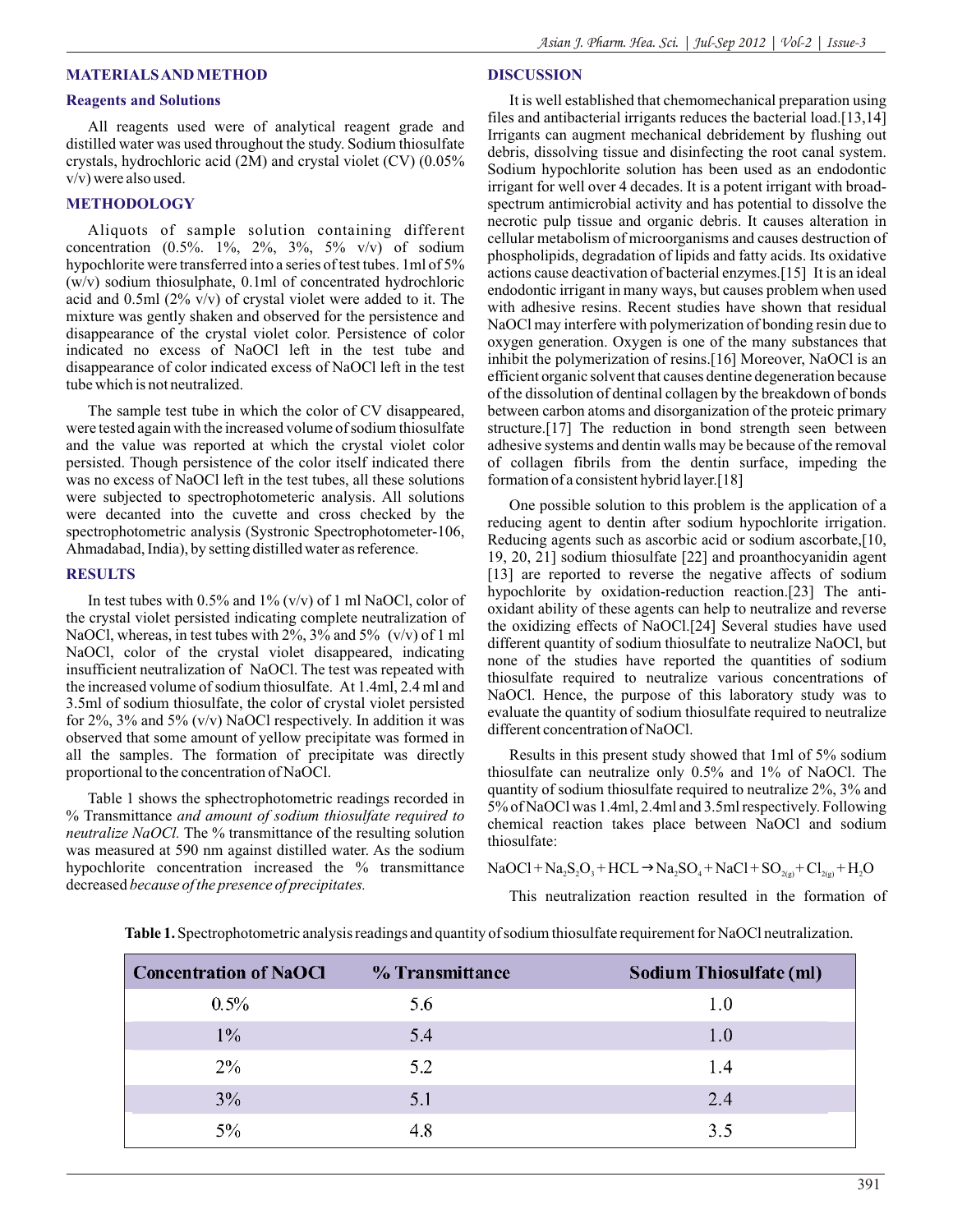soluble yellow precipitates of sodium sulfate and sodium chloride. Precipitates were formed in all the samples but the amount of precipitate increased with increase in concentration of NaOCl.

Several methods have been reported for the determination of hypochlorite. These include colorimetric, chemiluminescent, potentiometric, amperometric, titrimetric, spectrophotometric, Iodometric, polarographic and radiolytically-induced redox methods.[25] In the present study spectrophotometric analysis was done. The method was based on the reaction of hypochlorite with sodium thiosulfate in acidic medium to liberate chlorine. Bleaching of the crystal violet by the liberated chlorine was the basis of the determination and was measured at 590 nm. The % transmittance was observed to be less in 5% NaOCl because of the presence of precipitates. The decrease in % transmittance is inversely proportional to the hypochlorite concentration.

Further studies are required using tooth model to see the effect of dentin on neutralization reaction, minimal time necessary for the sodium thiosulfate treatment of NaOCl treated canal, effect of precipitates on bonding and method of removal of these precipitate from the dentin. The clinical implication of the study is that, with the use of an anti-oxidant such as sodium thiosulfate, clinician can use resin-based sealer after NaOCl treated dentin.

## **CONCLUSION**

Based on the results obtained and considering the limitations of this study, it can be concluded that with the increase in the concentration of NaOCl, the quantity of sodium thiosulfate also has to be increased in order to completely neutralize NaOCl.

## **ACKNOWLEDGEMENT**

We would like to acknowledge Dr. Bhasker, professor and Head, and Dr. Anil Chemistry Department, Amrutha School of Engineering, for their help in this study.

## **REFERENCES**

- 1. Kakehashi S, Stanley HR, Fitzgerald RJ. The effect of surgical exposures of dental pulps in germ free and conventional laboratory rats. Oral Surg Oral Med Pathol Oral Radiol Endod 1965:20:340-9.
- 2. Bystrom A, Sundquist G. Bacteriologic evaluation of the effect of 0.5% sodium hypochlorite in endodontic therapy. Oral Surg Oral Pathol Oral Radiol Endod 1983:55(3):307- 12.
- 3. Grossman LI, Meiman BW. Dissolution of pulp tissue by chemical agents. J Am Dent Assoc 1941:28:223 as cited from J Endod 1978:4(2):60-4.
- 4. Sjogren U, Figdor D, Persson S, Sundquist G. Influence of infection at the time of root filling on the outcome of endodontic treatment of teeth with apical periodontitis. Int Endod J 1997:30:297-306.
- 5. Nair PN, Henry S, Cano V, Vera J. Microbial status of apical root canal system of human mandibular first molars with primary apical periodontitis after "one-visit" endodontic treatment. Oral Surg Oral Pathol Oral Radiol Endod 2005:99:231-52.
- 6. Mehdi Rahimi, Angsana Jainaen, Peter Parashos, Harold HM. Bonding of resin based sealer to root dentin. J Endod 2009:35(1):121-4.
- 7. Costas FL, Wong M. Intracoronal isolation barriers: effect of location on root leakage and effectiveness of bleaching agents on the crowns and roots of discolored teeth. J Endod 1991:17: 365-8.
- 8. Standlee JP, Caputo AA. Endodontic dowel retention with resinous cements. J Prosthet Dent 1992:68:913-7.
- 9. Willson VA. Determination of available chlorine in hypochlorite solutions by direct titration with sodium thiosulfate. Industrial and Engineering Chemistry Analytical Edition 1935:7: 44-45.
- 10. Morris MD, Lee KW, Agee KA, Bouillaguet S, Pashley DH. Effect of sodium hypochlorite and RC Prep on bond strength of resin cement on endodontic surfaces. J Endod. 2001:27:753-7.
- 11. Jean Camps, Ludovic Pommel, Virginie Aubut, Bernard Verhille, Fukuzaki Satoshi, Bernad Lascola, Imad About. Shelf life, dissolving action and antibacterial activity of a neutralized 2.5% sodium hypochlorite solution. Oral Surg Oral Pathol Oral Radiol Endod 2009:108:e66-e73.
- 12. V Sujatha Manimaran, Sakhamuri Srinivasulu, AV Rajesh Ebenezar, S Mahalaxmi, N. Srinivasan. Application of a proanthocyanidin agent to improve the bond strength of root dentin treated with sodium hypochlorite. J Conser Dent 2011:14(3):306-8.
- 13. Bystrom A, Sundquist G. Bacteriologic evaluation of the efficacy of mechanical root canal instrumentation in endodontic therapy. Scand J Dent Res 1981:89:321-8.
- 14. Peters OA. Current challenges and concepts in the preparation of root canal systems: A review. J Endod 2004:30:559-67.
- 15. Estrela C, Estrela CRA, Barbin EL et. al. Mechanism of action of sodium hypochlorite. Braz Dent J 2002:13:113-7.
- 16. Rueggeberg FA, Margeson DH. The effect of oxygen inhibition on an unfilled/filled composite system. J Dent Res 1990:69:1652-8.
- 17. Ishizuka T, Kataoka H, Yoshioka T et al. Effect of NaOCl treatment on bonding to root canal dentin using a new evaluation method. Dent Mater J 2001:20:24-33.
- 18. Nikaido T, Takano Y, Sasafuchi Y, Burrow MF, Tagami J. Bond strengths to endodontically treated teeth. Am J Dent. 1999:12:177-80.
- 19. Ari H, Yaser E, Belli S. Effects of NaOCl on bond strength of resin cements to root canal dentin. J Endod 2003:29:248-51.
- 20. Lai SC, Mak YF, Cheung GS, Osorio R, Toledano M, Carvalho RM et al. Reversal of compromised bonding to oxidized etched dentin. J Dent Res 2001:80:1919-24.
- 21. Yiu CK, Garcia-Godoy F, Tay FR, et. al. A nanoleakage perspective on bonding to oxidized dentin. J Dent Res 2002:81:628-32.
- 22. B. P. F. A. Gomes, C. C. R. Ferraz, M. E. Vianna, V. B. Berber, F. B. Teixeira & F. J. Souza-Filho. In vitro antimicrobial activity of several concentrations of sodium hypochlorite and chlorhexidine gluconate in the elimination of Enterococcus faecalis. Int Endod J 2001:34:4248.
- 23. Kataoka H, Yoshioka T, Suda H et al. Effect of sodium